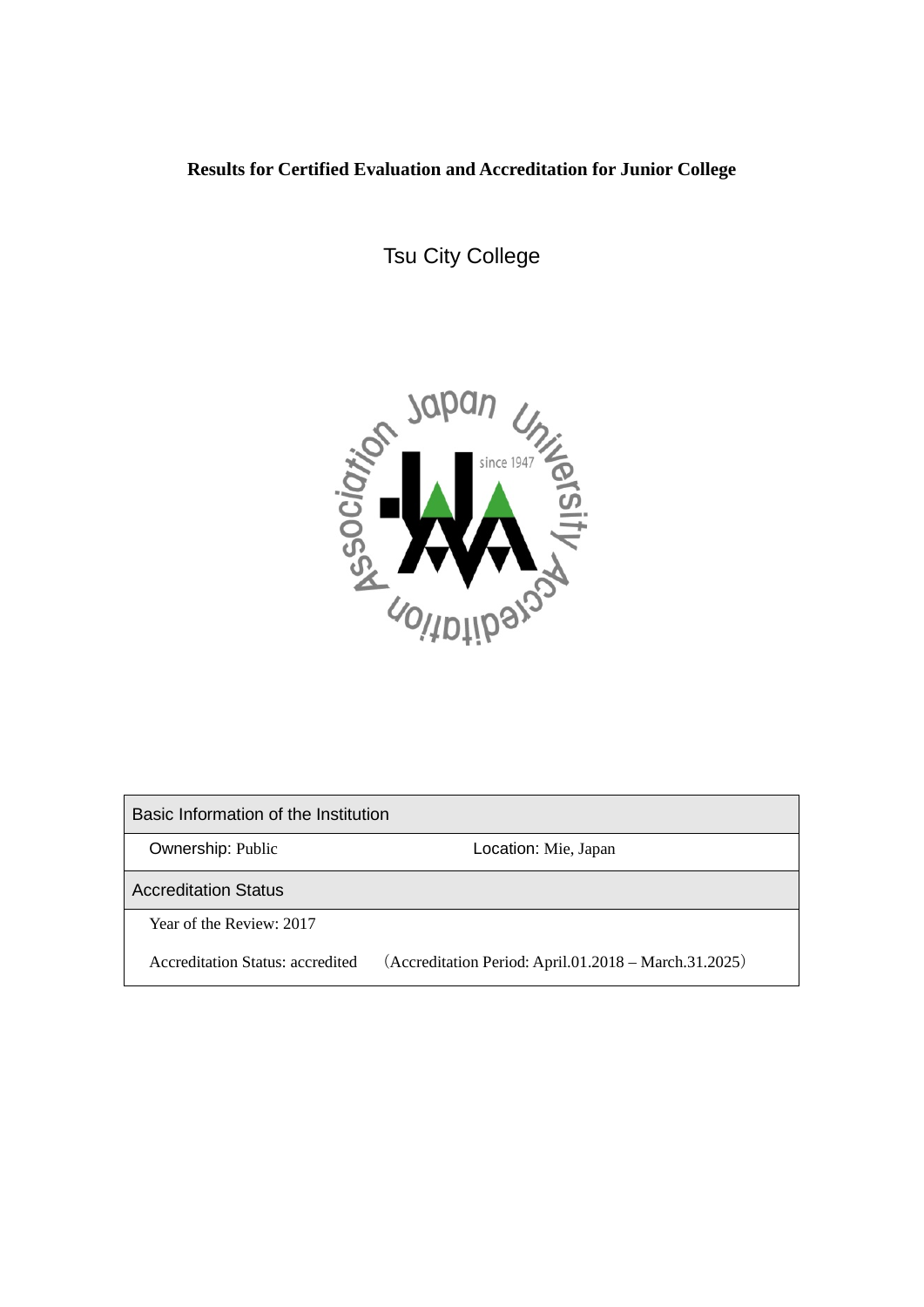# **Certified Evaluation and Accreditation Results for Tsu City College**

## **Overview**

Tsu City College (hereafter, the College) was founded by Tsu City in April 1952 as a junior college with the Department of Law and Economics Night Course and the Department of Home Economics based on the mission statement: "Japan's postwar restoration begins with school." The Department of Law and Economics Day Course was later added in 1969 and the Department of Home Economics was renamed the Department of Science of Living in 1990. At present, the College consists of two departments that include the Department of Law and Economics (Day and Night Courses) and the Department of Science of Living (major in Food and Nutrition and major in Science of Living).

The remarks (areas of improvement) in the previous accreditation by the National Institution for Academic Degrees and University Evaluation's (current National Institution for Academic Degrees and Quality Enhancement of Higher Education) in 2010 included (1) low quota fulfillment in the Department of Law and Economics Night Course, and (2) failure to upgrade the College's facilities and equipment. These issues were addressed with improvement measures demonstrating a certain level of achievement.

This latest accreditation review confirms that the College specifies its educational missions, goals, and policies while undertaking various initiatives ranging from education and research to community contributions. In March 2008, the College formulated the "College Missions" comprising the three areas of education and research, community contributions, and college management to engage in its activities as a higher education institution. In terms of education and research, the Department of Law and Economics Day Course has organized educational programs offering basic to advanced classes in law, economics, and business administration, helping students deepen their understanding through small-group seminars. The Department of Law and Economics Night Course admits a diverse group of students from high school graduates to adult learners of all ages, creating a unique environment to interact with different generations. The Department of Science of Living's major in Food and Nutrition has produced nutritionists who play an active role in hospitals, welfare facilities, and local governments. The Department of Science of Living's Social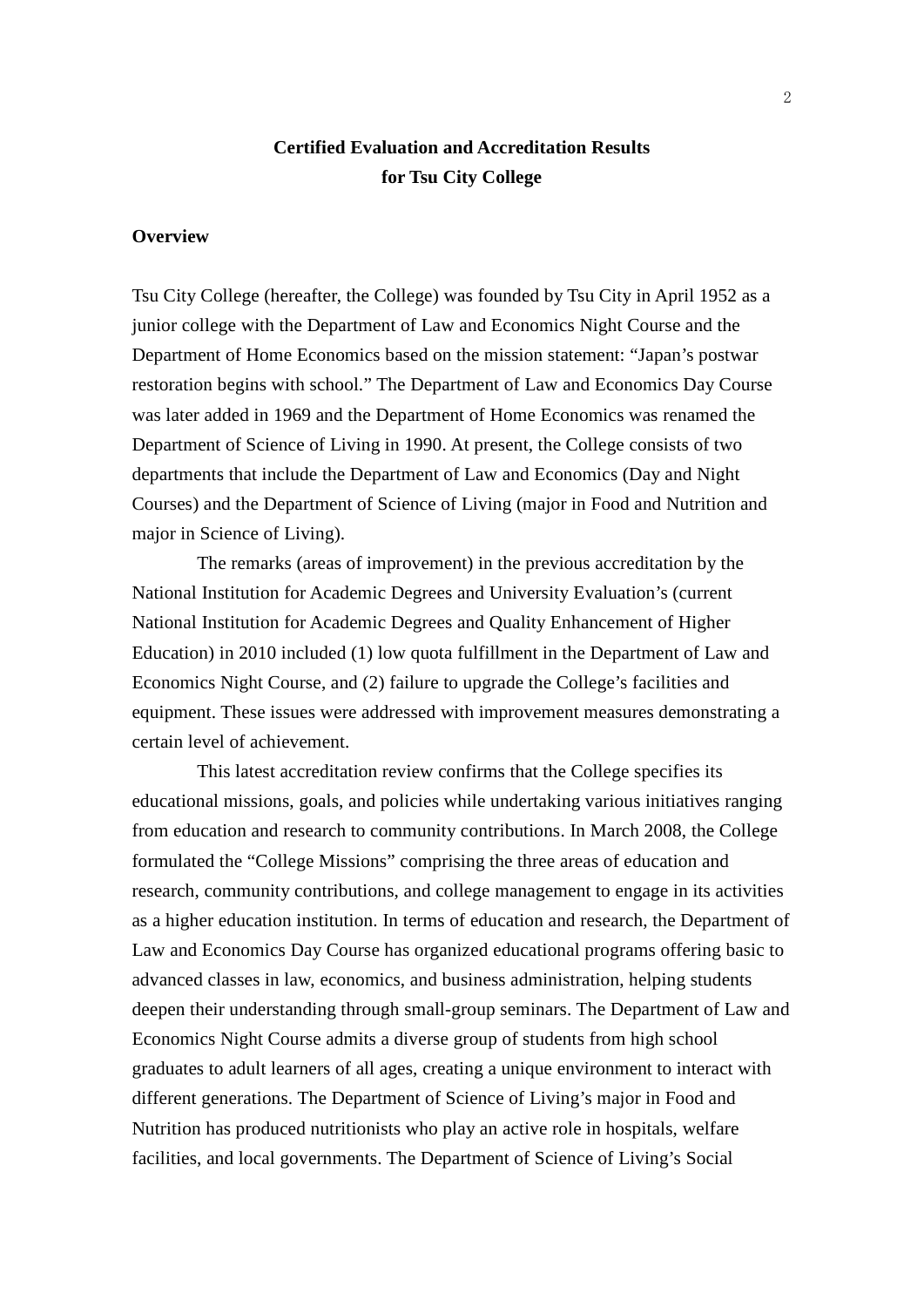Welfare and Psychology Course offers programs for its students to acquire basic practical knowledge on welfare as well as obtain basic qualifications for the certified social worker examination after gaining practical experience. The Department of Science of Living's Housing and Environmental Design Course has organized educational programs that apply to the designated subjects for the first-class and second-class architect examinations. In these ways, the College emphasizes practical education while contributing to human resource development for supporting the local community.

In addition, after establishing the Research Laboratory for Comprehensive Regional Studies to realize its mission of community contributions, the College has set up different organizations, including the Regional Collaboration Committee, the Center for Community Collaboration, and the Institute of Regional Studies, to promote various social contribution and collaboration activities throughout all departments.

On the other hand, there are challenges that need to be addressed. First, even at the time of site-visit, the purpose of each department had not been set in the school code or equivalent regulations, and also the regulations pertaining to student disciplinary procedures had not been stipulated. Despite improvement measures being implemented for these issues after the site-visit, a system for properly responding to changes in the legal requirements has yet to function effectively. This situation requires improvement, including developing an appropriate organizational structure. In terms of educational aspects, the "reverse cap system" has been introduced to ensure credit validity, but this initiative has proven insufficient. Further improvement is required in light of the purpose of the credit system. Moreover, the College's education and administration buildings are deteriorating. For the College to play a role as a human resource development base in the local community, this issue should be addressed by discussing specific solutions such as new construction or renovations. To meet these challenges, the College first needs to thoroughly discuss its future vision both within the school and with Tsu City.

In the coming years, the College is expected to make further progress in each area of education, research, and community contributions by clarifying the responsibilities of the advisors to the College's president and encouraging collaboration between the top management and all academic/administrative staff members to articulate and realize its future vision.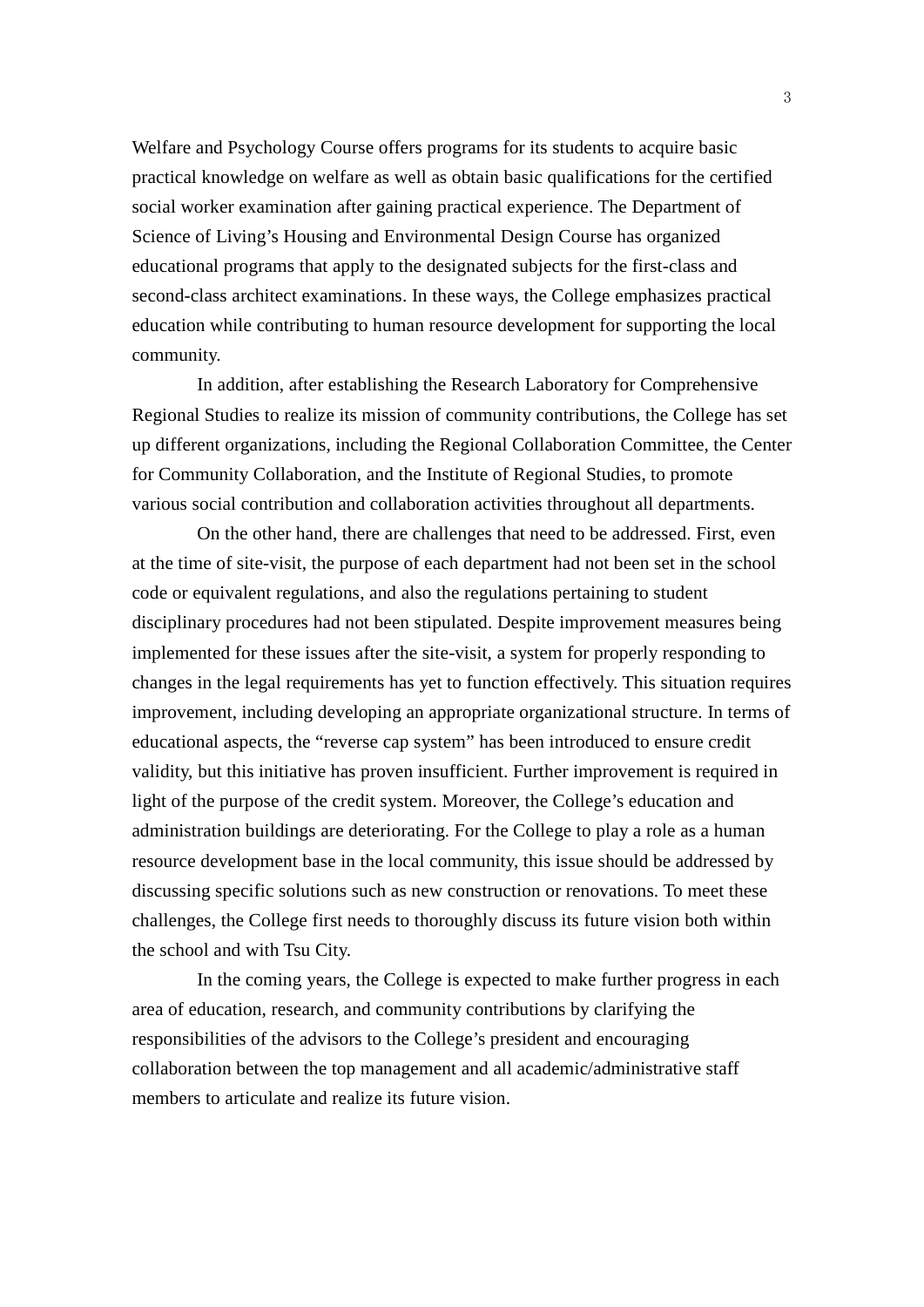### **Notable Strength**

#### *Social Cooperation and Contribution*

 It is commendable that based on its mission statement the College has established organizations such as the Regional Collaboration Committee, the Center for Community Collaboration, and the Institute of Regional Studies to promote a wide variety of social cooperation and contribution activities across all departments. These activities include (1) offering lifelong learning opportunities; (2) collaborating with high schools; (3) cooperating with industry and government; (4) cooperating with municipal governments; (5) collaborating with local universities; and (6) supporting student volunteer activities. Above all, it is highly commendable that to combine educational activities with community contributions, the College plays a role as a training institution for local government officials, and that its students majoring in food and nutrition participate in joint product development with local bakers.

#### **Suggestions for Improvement**

# *Educational Content, Methods, and Outcome*

 The "reverse cap system" has been introduced in the Department of Law and Economics Day Course and the Department of Science of Living, but this measure does not effectively ensure credit validity. In addition, no measures are taken for credit validity in the Department of Law and Economics Night Course. These situations should be improved in light of the purpose of the credit system.

## *Education and Research Environment*

• The College's education and administrative buildings were constructed 48 years ago, and there are concerns about the deteriorating conditions of these buildings. This issue should be addressed by discussing specific plans for renovations.